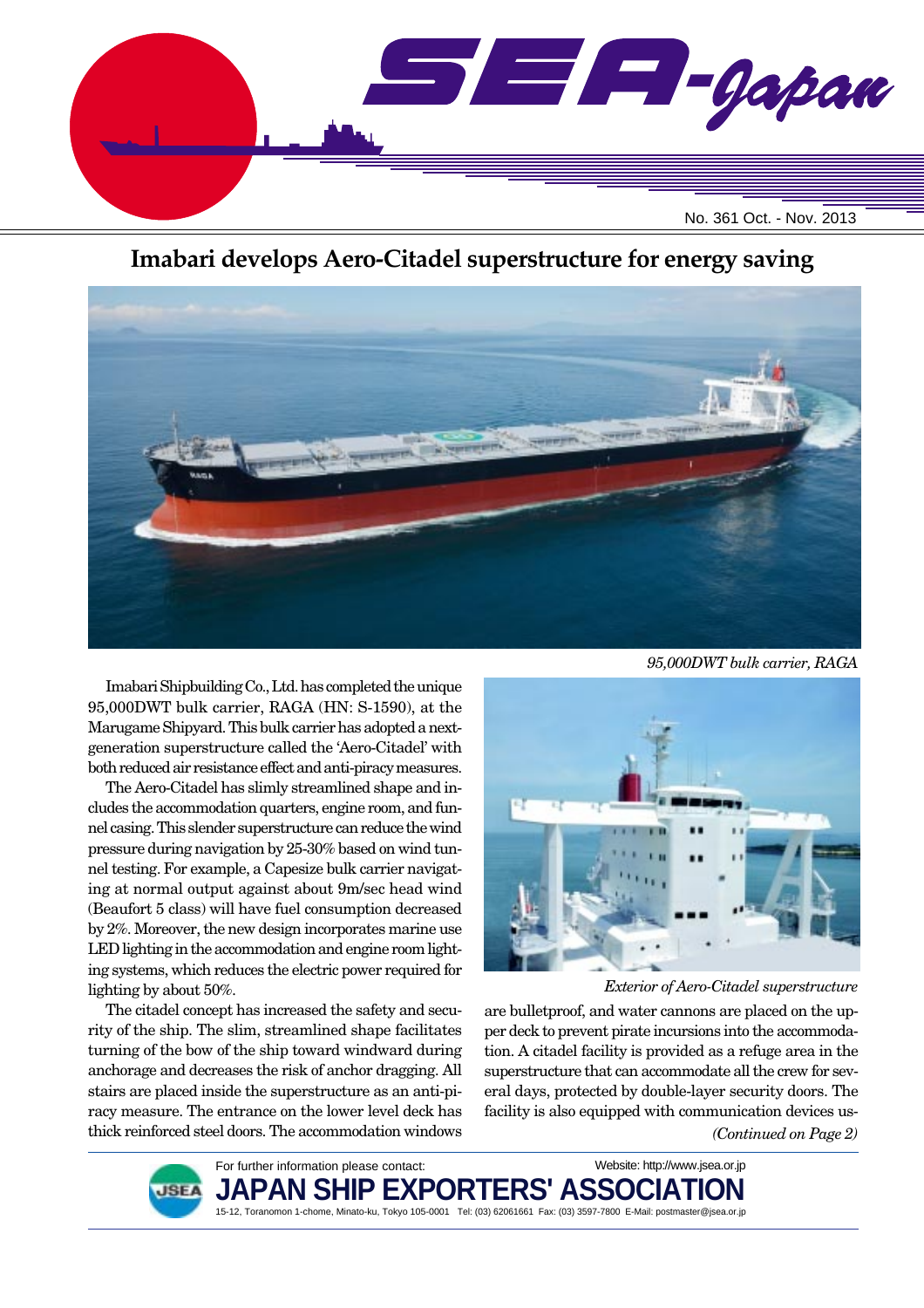#### **No. 361 Oct. - Nov. Page 2**

#### *(Continued from Page 1)*

able even in case of blackout, and ship maneuvering equipment such as stop main engine and steering controls, and can gather information about the ship's status including video images and sound.

The accommodation design also includes many features such as increased noise insulation and vibration countermeasures in accordance with the SOLAS MLC2006 requirements that will come into effect in the near future. Improved living conditions for the crew are provided, and the wheelhouse has a widened backward view for safer navigation.

Imabari Shipbuilding proposes that the next-generation superstructure Aero-Citadel should be applied to all possible types of vessels, to ensure special attention to energy efficiency and environment issues and reinforced anti-piracy measures, improved safety and living conditions for the crew.

### **Principal particulars of RAGA**

Ship type: Bulk carrier

Hull No.: S-1590  $L$  (o.a.)  $x L$  (b.p.)  $x B x D x d$  (ext.):

234.98m x 227.00m x 38.00m x 19.90m x 14.468m DWT/GT: 95,666mt/50,615 Cargo hold capacity:  $109.476.93m<sup>3</sup>$ Main engine: Hitachi-MAN B&W 6S60ME-C (Mark 8) diesel x 1 unit MCR: 12.950kW x 101min<sup>-1</sup>



| Wheelhouse |
|------------|
|            |

| NCR: 11,010kW x 95.7min <sup>-1</sup> (85%) |    |
|---------------------------------------------|----|
| MCR)                                        |    |
| Speed, Service: 15.0kt (at NCR of M/        |    |
| E with 15% SM, on designed                  |    |
| draught)                                    |    |
| Complement:                                 | 25 |
| Classification:                             | NK |
| Registry:                                   |    |
|                                             |    |

## JMU completes new 97,000 DWT coal carrier with CRP system

SHOYOH is the first eco-designed coal carrier built by the Kure Shipyard of Japan Marine United Corporation (JMU). SHOYOH is designed mainly for carrying thermal coal to coal-fired power stations in Japan. Particulars and specifications of the vessel are optimized for Japan's port conditions.

The vessel can achieve high fuel-efficiency as well as safer and easier operation with the following technologies.

The contra-rotating propeller (CRP) system for high propulsion performance which consists of two contrarotating propellers positioned in tandem. The aft propeller recovers waste energy from the rotating flow induced by the fore propeller and changes this energy to thrust. Since the first application to a 37,000DWT bulk carrier in 1989, JMU has installed CRP systems on over 20 vessels. For further improvement of the propeller efficiency, CRP of SHOYOH has tip raked geometries.

Additional energy saving devices include a semicircular duct and rudder bulb fitted before and behind the propellers, respectively. The semicircular duct generates thrust and increases the wake gain by guiding slower flow to the propeller disc. The rudder bulb streamlines the flow and reduces separation losses from the propeller hub.



of the diesel generator.

The center water ballast tank is arranged amidships for exclusive use under heavy ballast conditions to eliminate the need for floodable hold(s). Complete separation of water ballast tanks and cargo holds helps for safer and easier ballast water loading and unloading operations, prevention of hold structure corrosion by seawater, and easier maintenance during voyage.

The vessel has been designed and built under the survey of ClassNK in accordance with IACS Common Structural Rules for Bulk Carriers (CSR-B). SHOYOH has BC-B notation, which enables the vessel to load not only coal, but also heavy cargoes, such as iron ore with homogeneous loading in all cargo holds.

#### **Principal particulars**

| $L$ (o.a.) x $L$ (b.p.) x $B$ x $D$ x d: 239.90m |                                    |
|--------------------------------------------------|------------------------------------|
|                                                  | x 234.50m x 43m x 20.50m x         |
| 13.053m                                          |                                    |
| DWT/GT:                                          | 97,114t/60,876                     |
|                                                  | Main engine: Wartsila 6RT-flex58T- |
| D diesel x 1 unit                                |                                    |
| Speed:                                           | 14.2kt                             |
| Complement:                                      | 28                                 |
| Classification:                                  | NK                                 |
| Completion:                                      | July 25, 2013                      |

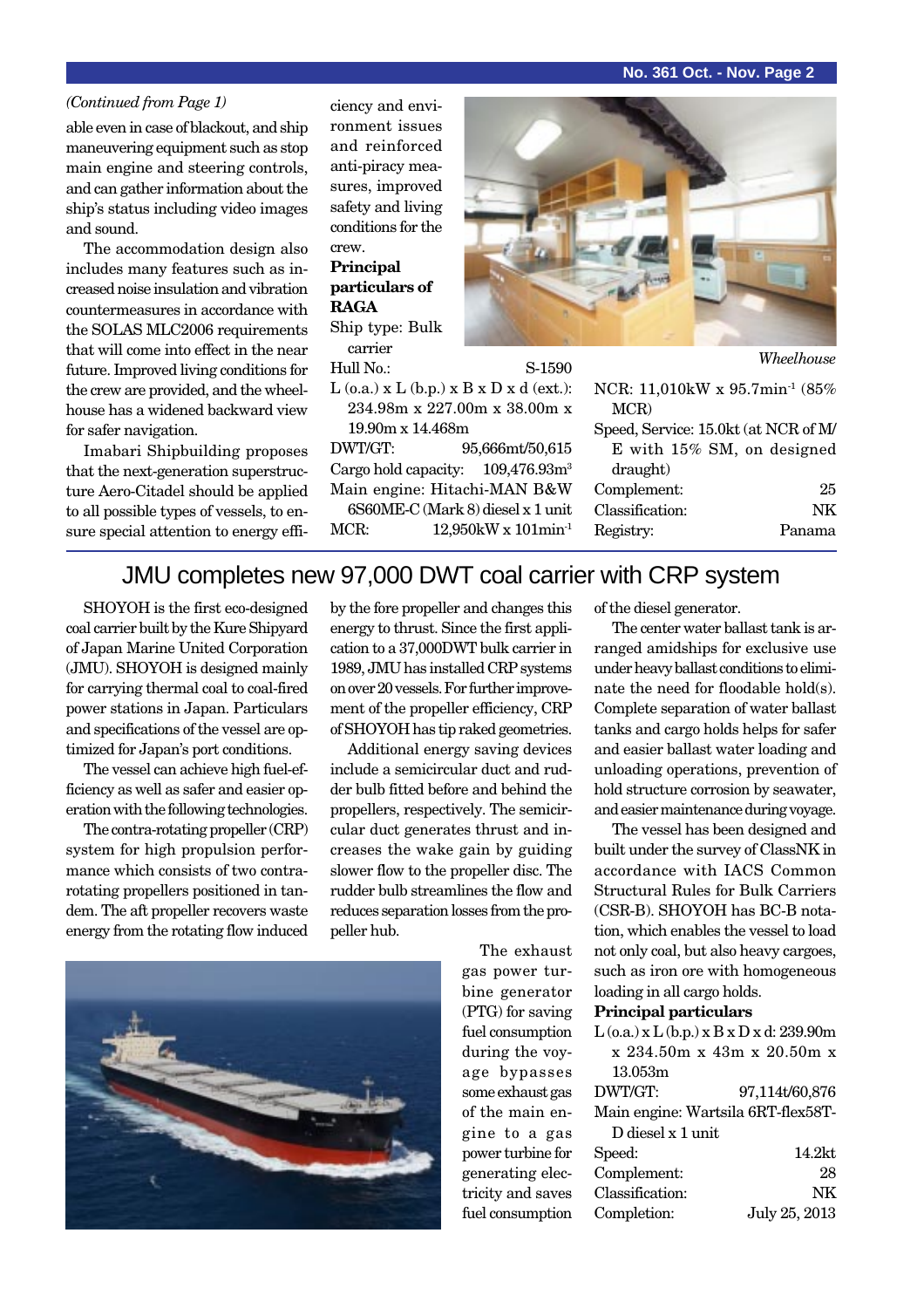# Kawasaki develops exhaust gas recovery system K-GET for reduction of CO $_2^{}$  emissions

Kawasaki Heavy Industries, Ltd. has developed an exhaust gas recovery system K-GET (Kawasaki Green Eco Turbine) for marine diesel engines, which helps reduce  $CO<sub>2</sub>$  emissions. Vessels engaged in international marine transport will be obliged by the IMO regulations to reduce emissions of  $CO<sub>2</sub>$ from marine main diesel engines. As an effective measure for IMO regulations, Kawasaki has continued to develop an exhaust gas recovery system to make effective use of surplus energy of marine main diesel engines.

The exhaust gas from a main diesel engine has so far been used to power the turbochargers of the main diesel engine for supercharging fresh air to the engine. However, the supercharging system has greatly been improved based on recent technological advances, so requires less use of exhaust gas for the supercharging system.

The K-GET system obtains a portion of the exhaust gas that bypasses the turbochargers and drives a power turbine. The force of the power turbine assists the crankshaft of the main engine. The K-GET system uses Kawasaki's own power turbine to attain high power performance with simple machinery design and arrangement, which minimizes the effect on the machinery room arrangement. By using recovered energy from the engine exhaust gas as a part of the propulsion force directly, the K-GET system can decrease the quantity of  $CO<sub>2</sub>$  emission and fuel consumption, and is usable for vessels such as bulk carriers and tankers, which have less demand for inboard electricity during navigation.

Trial evaluations of the K-GET system carried out at the Kawasaki's Kobe



Works confirmed that the system could contribute to a 4% decrease in  $CO<sub>2</sub>$ emissions and fuel consumption. Kawasaki will continue to conduct sea trials on the system mounted on an actual vessel to evaluate its performance and confirm durability. The K-GET system is scheduled to be marketed in 2015.

# MHI completes research and study vessel, SHINSEI MARU, for JAMSTEC

Mitsubishi Heavy Industries, Ltd. (MHI) completed construction of SHINSEI MARU (HN:1166), a vessel for research and study on the Tohoku Marine Ecosystem and delivered the vessel to the Japan Agency for Marine-Earth Science and Technology (JAMSTEC) at the Shimonoseki Shipyard & Machinery Works on 30th Jun, 2013.

The Tohoku Ecosystem-Association Marine Science Center was established as a network for restoration and assistance in the reconstruction of fishing grounds off the Pacific Coast of Tohoku. The marine environments

of the area were heavily damaged by the tsunami and earthquake caused by the Tohoku-Pacific Ocean Earthquake on March 11, 2011. To promote the effective utilization of scientific knowledge accumulated in universities and others, the Center devotes itself to carrying out research and study on marine ecosystems.

The SHINSEI MARU was built for the Tohoku Ecosystem-Association Marine Science Center as a successor to the academic research vessel TANSEI MARU decommissioned in January 2013. The new research ship has been fitted with a dynamic posi-



tioning system and diversified observation and portable research equipment so that comprehensive observation and research including marine environment observation, ocean bottom topography research. Moreover, marine weather observation can be carried out in an effective and efficient manner along the Tohoku coast or in the greater coastal area.

#### **Principal Particulars**

- Owner: Japan Agency for Marine-Earth Science and Technology (JAMSTEC)
- Builder: Mitsubishi Heavy Industries, Ltd. - Shimonoseki Shipyard & Machinery Works

Ship type: Research and study vessel  $L$  (o.a.)  $x L$  (b.p.)  $x B x D x d$ : 66.00m  $x$ 

59.90m x 13.00m x 6.20m x 4.50m GT: 1,629

Main propulsion system

|                 | Electric motor 1,300kW x 2 units |
|-----------------|----------------------------------|
|                 | Azimuth propeller x 2 units      |
| Speed, service: | 13.2 <sub>kt</sub>               |
| Cruising range: | Approx. 6,500nm                  |
| Complement:     | 41                               |
| Classification: | NK                               |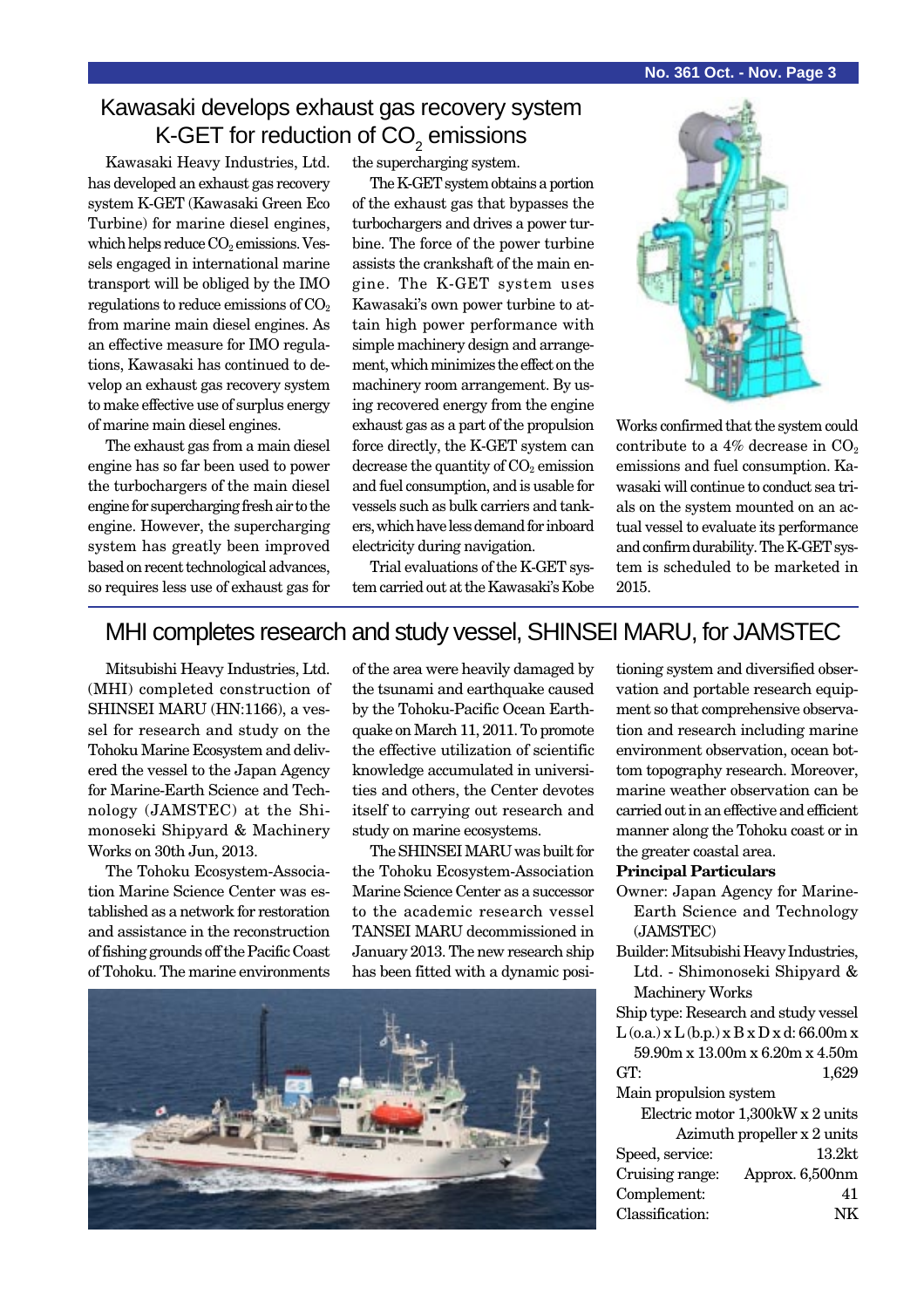## MES expands Eco-Bulker "neo" series

Mitsui Engineering & Shipbuilding Co., Ltd. (MES) have been promoting its eco-friendly bulk carriers "neo56," "neo66" and the newly developed "neo60", and the total number of these three designs on order has reached 30. Responding to the worldwide growing demand for eco-ships, MES will expand eco-ship newbuilding for all of its merchant vessels lineup.

The "neo56" adheres to the superior flexibility and reliability of the "Mitsui 56," MES' bestselling Handymax bulker with more than 150 deliveries, and further improved the well-known propulsion performance and fuel efficiency with a newly developed hull form and electronically controlled main engine. The "neo66" has over-Panamax beam (36m), shallow draft, and cargo gears, aiming at the best balance of cargo capacity, operational flexibility, and fuel efficiency. Since its publication in 2010, "neo66" has been highly appraised by operators, particularly in Europe, and MES has piled up its order backlog.

Further to "neo56" and

"neo66," in order to accommodate the customer requests, MES has developed a 60,000DWT Supramax bulker with Panamax beam, the "neo60" and has several newbuilding contracts. Currently, ten or more each of the "neo56" and "neo66" are in the MES' order backlog and both first units are scheduled for delivery in late 2013 and early 2014, respectively. The first unit of "neo60" will be delivered in spring-

*"neo66"*

MES continues responding to demands for eco-ships. Hereafter, not only these 3 types, all the MES' newbuilding merchant vessels will be eco-ship types. MES is committed to offer high quality and high performance ships meeting market requirements.

## Sanoyas completes Panamax bulk carrier, FORTE DE SAO JOSE

Sanoyas Shipbuilding Corporation delivered the 78,384DWT Panamax bulk carrier, FORTE DE SAO JOSE (HN: 1308), to its owner, Empresa De Navegacao Elcano, S.A., on July 2, 2013. The carrier built at the Mizushima Shipyard is the 10th vessel of the 78,000DWT type Panamax bulk carriers developed by Sanoyas. The carrier has larger deadweight and cargo hold capacity than the conventional bulker. This is achieved by elongating the length between perpendiculars without changing the overall length and beam. This vessel applies the "Common Structural Rules" (CSR) of the International Association of



For improvement of propulsion efficiency, the vessel is equipped with a low-speed and long-stroke main engine combined with a high-efficiency propeller and STF (Sanoyas-Tandem-Fin (patent): max. 6% energy saving) on stern shell, which also contribute to the reduction of  $CO<sub>2</sub>$  emissions. For efficient cargo handling, cargo hatches are widened as much as possible. Dedicated fresh water tanks are provided for storing hold-washing water generated by a large capacity type fresh water generator. In addition, a special fuel oil heating system is applied to the fuel oil storage tanks in



order to avoid cargo damage by overheating and to save steam consumption. For protection of the environment, various countermeasures are incorporated, which include fuel oil tanks of double hull structures, holding tank for accommodation discharges and dirty hold bilge, and independent bilge segregation system for the engine room.

#### **Principal particulars**

|                 | Owner: Empresa De Navegacao                       |
|-----------------|---------------------------------------------------|
| Elcano, S.A.    |                                                   |
| Hull No.:       | 1308                                              |
|                 | Ship type: Panamax bulk carrier                   |
|                 | $L$ (o.a.) x $L$ (b.p.) x $B$ x $D$ x d: 225.00m  |
|                 | x 220.00m x 32.24m x 19.90m x                     |
| 14.435m         |                                                   |
| DWT/GT:         | 78,384t/41,799                                    |
|                 | Cargo hold capacity: 91,145m <sup>3</sup> (grain) |
| Speed, service: | about 14.5kt                                      |
|                 | Main engine: MAN B&W 7S50MC-C                     |
| diesel x 1 unit |                                                   |
| MCO:            | 9,560kW                                           |
| Complement:     | 27                                                |
| Registry:       | Panama                                            |
| Classification: | NK                                                |
| Delivery:       | July 2, 2013                                      |
|                 |                                                   |



time 2015.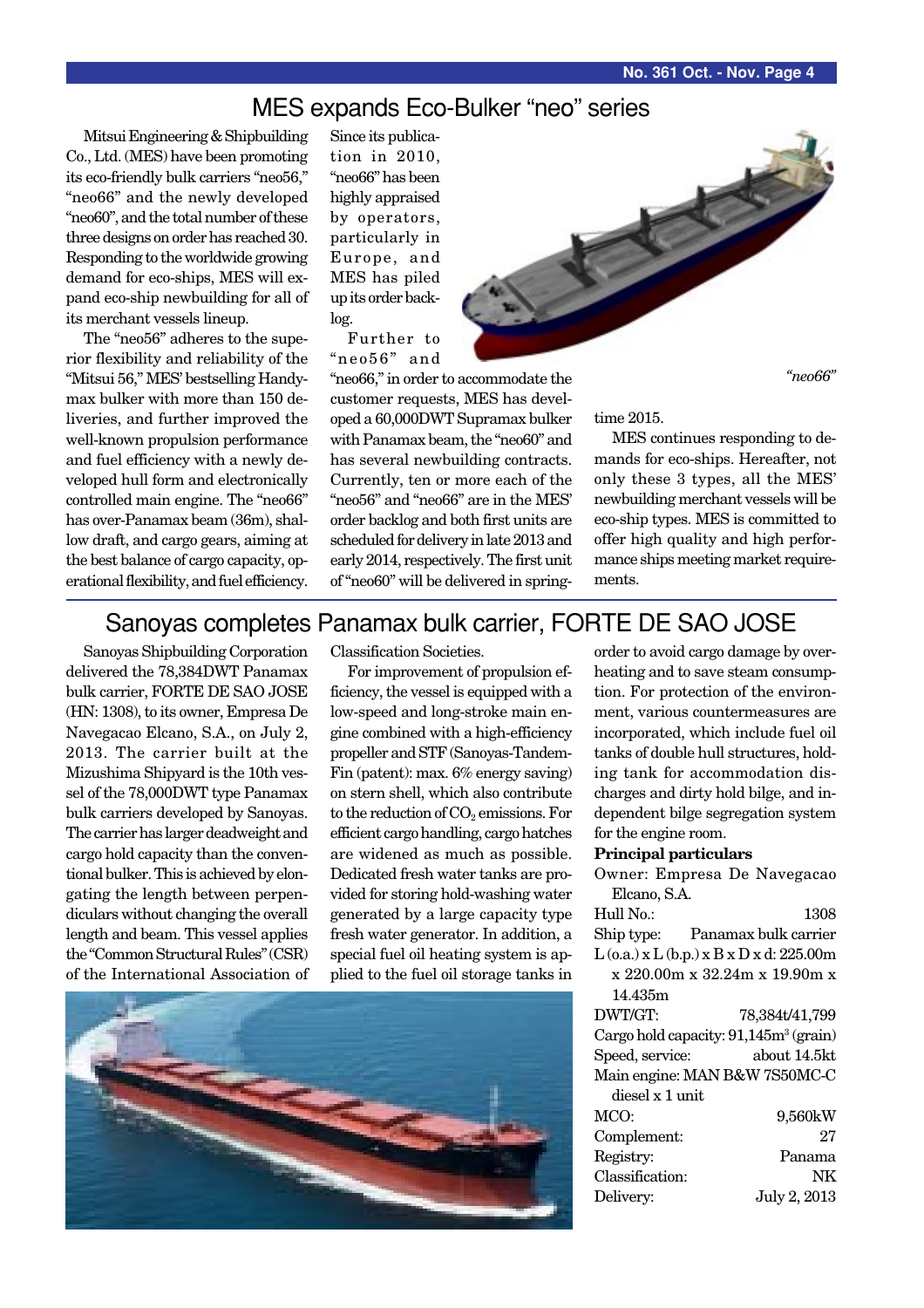## NAMURA completes ore carrier, RMC RIGEL, for MOL Cape

Namura Shipbuilding Co., Ltd. delivered RMC RIGEL, a 250,769 DWT ore carrier, to MOL Cape (Singapore) Pte. Ltd. at its Imari Shipyard & Works on June 21, 2013. This is the eleventh vessel of 250,000 DWT type ore carriers called WOZMAX and the principal dimensions of this type vessel satisfy the restrictions of Port Hedland, Port Walcott, and Dampier, which are the three major ports in Western Australia. The mooring equipment is suitably arranged for calling at Port Walcott, Western Australia.

The Namura flow Control Fin (NCF) and rudder fin, which have been developed by Namura, and highefficiency propeller are equipped for improving propulsion performance and saving fuel oil. Corners of the superstructure are cut to reduce air resistance. The electronically controlled main engine complies with MARPOL



NOx limitation tier II. In the cooling system of the machinery, a central fresh water cooling system is used for easy maintenance. The vessel complies with the requirements of the latest amendments of the international regulations at the construction stage.

The vessel has large capacity water ballast pumps for quick operation during cargo loading. Ballast water treatment system is installed for marine environmental protection by managing the purity of ballast water of the vessel. IMO PSPC-WBT is applied for corrosion protection of the water ballast tanks to increase the safety of the vessel.

#### **Principal particulars**

| $L$ (o.a.) x B (mld) x D (mld) x d (mld): |                             |
|-------------------------------------------|-----------------------------|
|                                           | 329.95m x 57.00m x 25.10m x |
| 18.00 <sub>m</sub>                        |                             |
| DWT/GT:                                   | 250,769t/132,913            |
| Main engine: Mitsubishi                   |                             |
| 7UEC80LSE-Eco diesel x 1 unit             |                             |
| Speed, service:                           | about 15.0kt                |
| Complement:                               | 25                          |
| Classification:                           | LR.                         |
| Registry:                                 | Singapore                   |
|                                           |                             |

## Naikai delivers 9,450GT passenger/car ferry, SILVER EIGHT

Naikai Zosen Corporation completed the 9,450GT passenger/car ferry, SILVER EIGHT, at the Setoda Shipyard for its co-owner, Japan Railway Construction, Transport and Technology Agency, and Tsugaru Kaikyo Ferry Company, on June 25, 2013. This passenger/car ferry is the twin-engined, twin-screw, and twinrudder type. Vehicles can roll onto car decks through ramp doors at the bow and stern of the starboard side. The inboard transit of the vehicles can be carried out through inboard ramps.

The ferry is a single hull form with a bulbous bow and ordinary stern and is designed to increase propulsion and seakeeping performance. The fin stabilizers are provided to suppress the ship's rolling during navigation, and a bow thruster and two mariner schilling rudders are employed to facilitate berthing and unberthing at a port. For the convenience of the passengers, escalators are installed, and particularly, starboard elevators are available for seniors and disabled persons as direct accesses from the car decks and the boarding entrance to the cabin decks. Two car decks can accommodate a great number of passenger cars and trucks together with large motorcycles.

#### **Principal particulars**

Co-owner: Japan Railway Construction, Transport and Technology Agency (JRTT) and Tsugaru Kaikyo Ferry Company

| Builder: Naikai Zosen Corporation - |
|-------------------------------------|
| Setoda Shipyard                     |

Ship type: Passenger/car ferry L (o.a.) x B x D x d:142.59m x 23.40m

| x 14.10m x 5.60m         |                                                        |
|--------------------------|--------------------------------------------------------|
| DWT/GT:                  | 4,028t/9,483                                           |
| Passengers:              | 600 (24 hrs limit)                                     |
| Vehicle loading capacity |                                                        |
| Trucks $(L: 12m)$ :      | 68                                                     |
| Passenger cars:          | 30                                                     |
| Motorcycles:             | 57                                                     |
| Crewmembers:             | 33                                                     |
|                          | Main engines: Hitachi-MAN B&W                          |
|                          | 7L42MC6.1 diesels: 2 engines, 2                        |
| screws                   |                                                        |
|                          | $MCO:6,965kW \times 176.0$ min <sup>-1</sup> x 2 units |
| Speed, service:          | about 20.5kt                                           |
| Classification:          | JG.                                                    |
| Completion:              | June 25, 2013                                          |